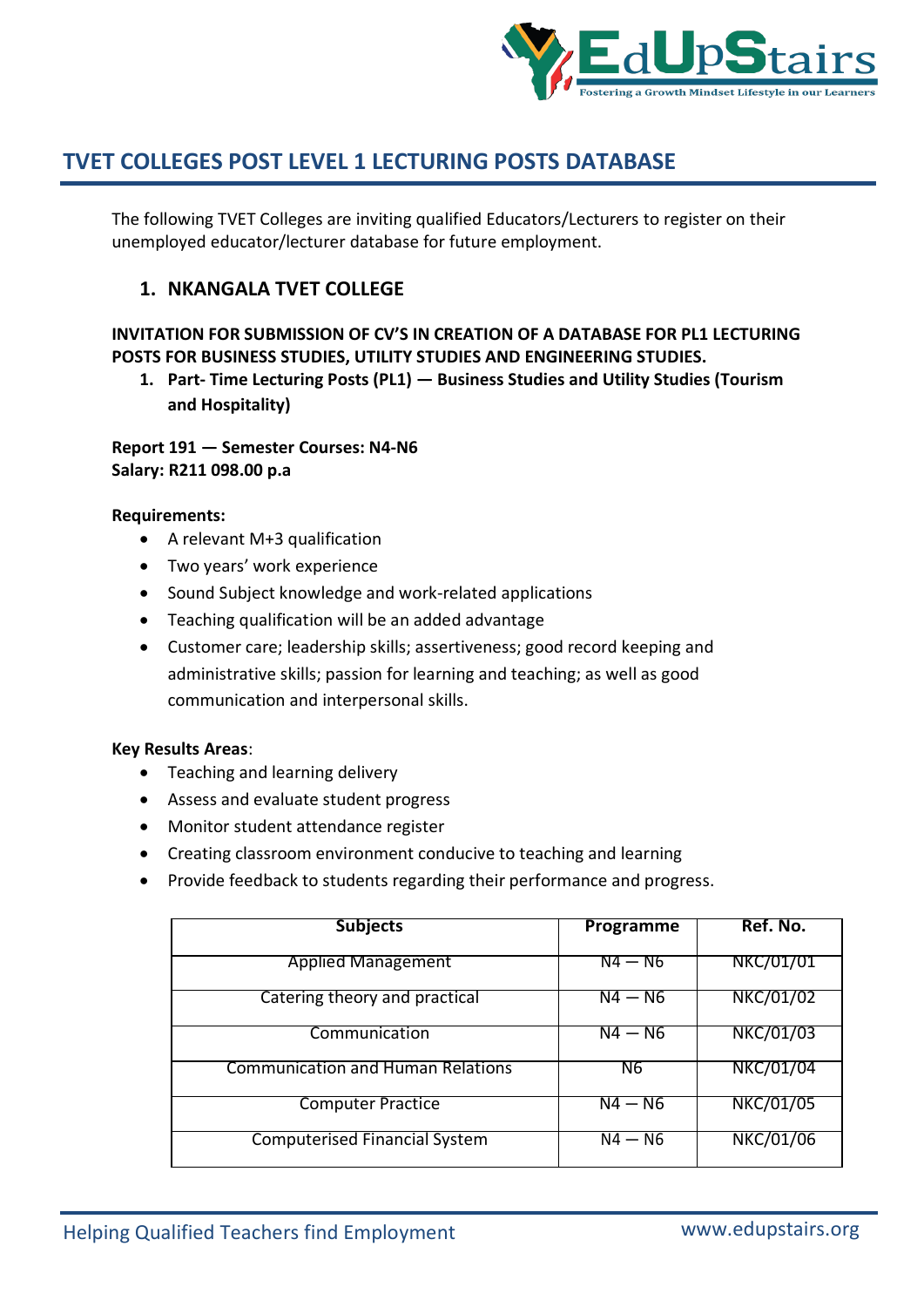

| <b>Cost &amp; Management Accounting</b>           | $N5 - N6$      | <b>NKC/01/07</b> |
|---------------------------------------------------|----------------|------------------|
| Entrepreneurship                                  | N5             | <b>NKC/01/08</b> |
| <b>Entrepreneurship &amp; Business Management</b> | $N4 - N6$      | <b>NKC/01/09</b> |
| <b>Financial Accounting</b>                       | $N4 - N6$      | <b>NKC/01/10</b> |
| Food and Beverage                                 | <b>NS</b>      | <b>NKC/01/11</b> |
| <b>Hotel Reception</b>                            | N <sub>6</sub> | <b>NKC/01/12</b> |
| <b>Income Tax</b>                                 | N <sub>6</sub> | <b>NKC/01/13</b> |
| <b>Information Processing</b>                     | $N4 - N6$      | <b>NKC/01/14</b> |
| Labour relations                                  | $N5 - N6$      | <b>NKC/01/15</b> |
| <b>Management Communication</b>                   | N <sub>4</sub> | <b>NKC/01/16</b> |
| <b>Marketing Communication</b>                    | $N4 - N6$      | <b>NKC/01/17</b> |
| <b>Marketing Management</b>                       | $N4 - N6$      | <b>NKC/01/18</b> |
| <b>Nutrition and Menu Planning</b>                | N4             | <b>NKC/01/19</b> |
| <b>Office Practice</b>                            | $N4 - N6$      | <b>NKC/01/20</b> |
| <b>Personnel Management</b>                       | $N4 - N6$      | <b>NKC/01/21</b> |
| <b>Personnel Training</b>                         | $N5 - N6$      | <b>NKC/01/22</b> |
| <b>Sales Management</b>                           | $N5 - N6$      | <b>NKC/01/23</b> |
| <b>Sanitation and Safety</b>                      | N <sub>4</sub> | <b>NKC/01/24</b> |
| <b>Tourism Communication</b>                      | $N4 - N5$      | <b>NKC/01/25</b> |
| <b>Tourism Destinations</b>                       | $N4 - N6$      | <b>NKC/01/26</b> |
| <b>Travel Office Procedures</b>                   | $N4 - N6$      | <b>NKC/01/27</b> |
| <b>Travel Services</b>                            | $N4 - N6$      | <b>NKC/01/28</b> |

## 2. **Part- Time Lecturing Posts (PL1) — Engineering Studies**

## **Report 191 — Trimester Courses: N4 — N6 Salary: R211 098.00 p.a**

## **Requirements:**

A relevant M+3 qualification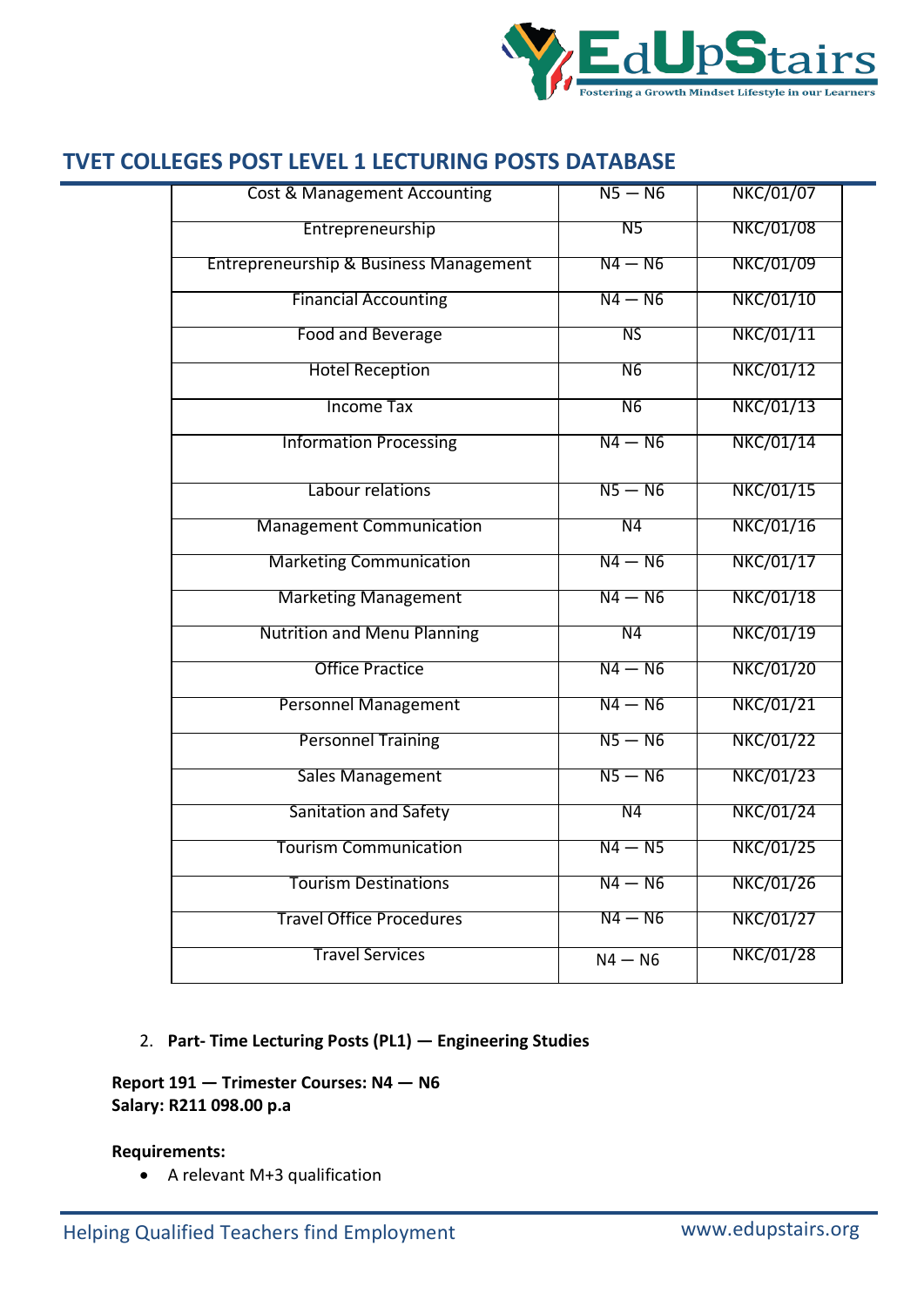

- Two years relevant work experience
- Sound Subject knowledge and work- related applications
- Teaching qualification will be an added advantage
- Customer care; leadership skills; assertiveness; good record keeping and administrative skills; passion for learning and teaching; as well as good communication and interpersonal skills.

#### **Key Results Areas:**

- Teaching and learning delivery
- Assess and evaluate student progress
- Monitor student attendance register
- Creating classroom environment conducive to teaching and learning
- Provide feedback to students regarding their performance and progress.

| <b>Subjects</b>                             | Programme          | Ref. No.         |
|---------------------------------------------|--------------------|------------------|
|                                             |                    |                  |
| Bricklaying and plastering theory           | $N1 - N2$          | <b>NKC/01/29</b> |
| <b>Building Administration</b>              | $N4 - N6$          | <b>NKC/01/30</b> |
| <b>Building and Civil Technology</b>        | N <sub>3</sub>     | <b>NKC/01/31</b> |
| <b>Building and Structural Construction</b> | $N4 - N6$          | <b>NKC/01/32</b> |
| <b>Building and Structural Surveying</b>    | $N4 - N6$          | <b>NKC/01/33</b> |
| <b>Building Drawing</b>                     | $\overline{N1-N3}$ | NKC/01/34        |
| <b>Building Science</b>                     | $N1 - N3$          | <b>NKC/01/35</b> |
| Carpentry and Roofing Theory                | N <sub>2</sub>     | NKC/01/36        |
| <b>Communication Electronics</b>            | $N4 - N6$          | <b>NKC/01/37</b> |
| <b>Control System</b>                       | N6                 | <b>NKC/01/38</b> |
| <b>Diesel Trade Theory</b>                  | $N2 - N3$          | NKC/01/39        |
| <b>Digital Electronics</b>                  | $N5 - N6$          | <b>NKC/01/40</b> |
| <b>Electrical Trade Theory</b>              | $N1 - N3$          | NKC/01/41        |
| Electro - Technology                        | $\overline{N3}$    | <b>NKC/01/42</b> |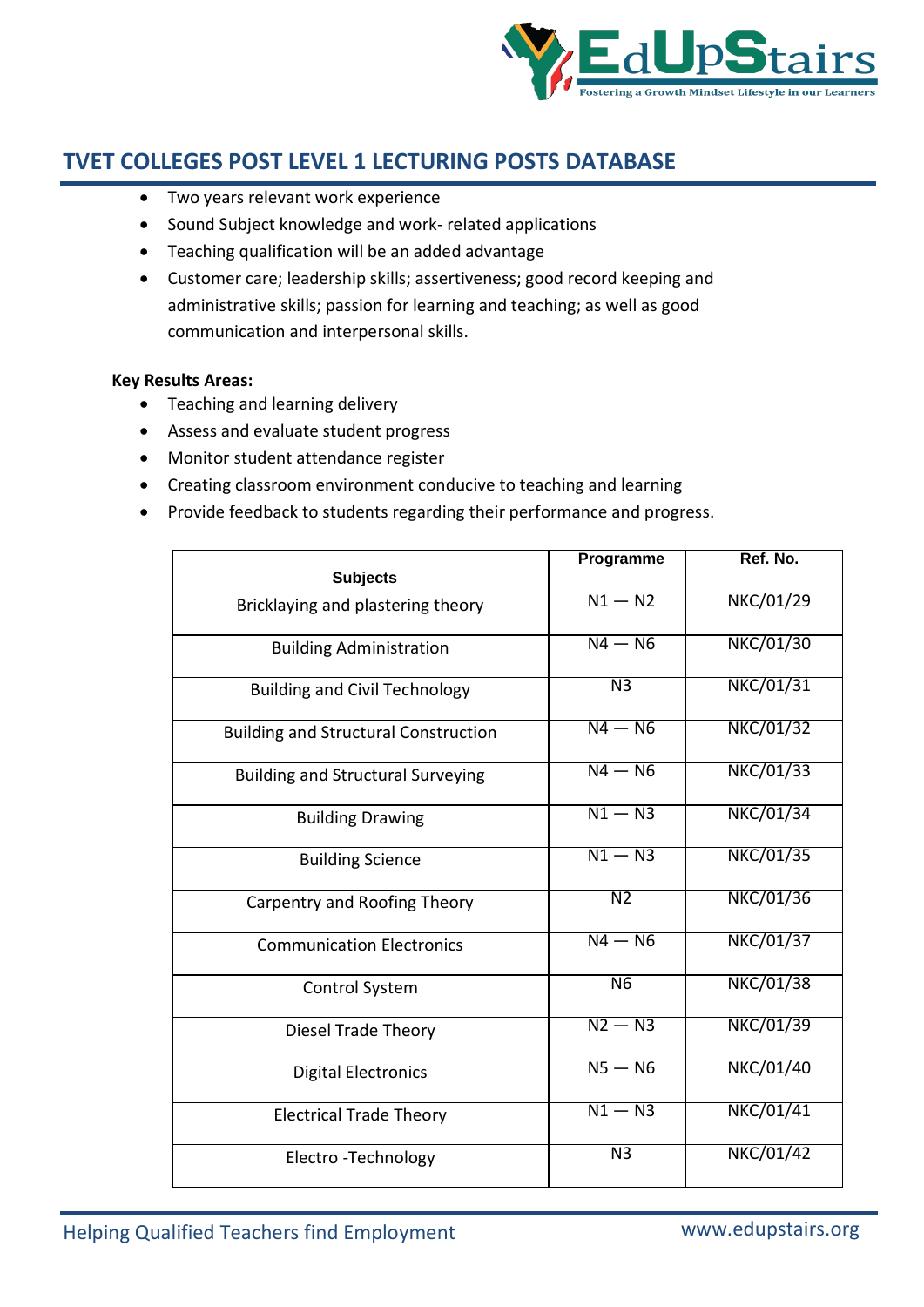

|                                             | $N4 - N6$       | <b>NKC/01/43</b> |
|---------------------------------------------|-----------------|------------------|
| Electrotechnics                             |                 |                  |
| <b>Engineering Drawing</b>                  | $N1 - N3$       | <b>NKC/01/44</b> |
| <b>Engineering Science</b>                  | $N1 - N4$       | <b>NKC/01/45</b> |
| <b>Fitting and Machining Theory</b>         | $N1 - N2$       | <b>NKC/01/46</b> |
| <b>Fluid Mechanics</b>                      | $NS - NG$       | <b>NKC/01/47</b> |
| <b>Industrial Electronics</b>               | $N1 - N6$       | <b>NKC/01/48</b> |
| Industrial Instruments                      | $N4 - M6$       | <b>NKC/01/49</b> |
| <b>Instrument Trade Theory</b>              | $N2 - N3$       | <b>NKC/01/50</b> |
| Logic Systems                               | $N2 - N6$       | <b>NKC/01/51</b> |
| Machines and Properties of Metals           | N <sub>4</sub>  | <b>NKC/01/52</b> |
| Mathematics                                 | $N1 - N6$       | <b>NKC/01/53</b> |
| <b>Mechanical Draughting</b>                | $\overline{N4}$ | <b>NKC/01/54</b> |
| Mechanical Drawing and Design               | $N5 - N6$       | <b>NKC/01/55</b> |
| Mechanotechnics                             | $N4 - N6$       | <b>NKC/01/56</b> |
| Mechanotechnology                           | N <sub>3</sub>  | NKC/01/57        |
| <b>Metal works Theory</b>                   | N <sub>1</sub>  | <b>NKC/01/58</b> |
| Motor Bodywork Theory                       | N <sub>1</sub>  | NKC/01/59        |
| <b>Motor Electrical Theory</b>              | $N1 - N2$       | NKC/01/60        |
| <b>Motor Trade Theory</b>                   | $N1 - N3$       | <b>NKC/01/61</b> |
| <b>Platers Theory</b>                       | $\overline{N2}$ | <b>NKC/01/62</b> |
| <b>Plating and Structural Steel Drawing</b> | $N1 - N4$       | NKC/01/63        |
| <b>Plumbing Theory</b>                      | $N1 - N2$       | <b>NKC/01/64</b> |
| <b>Power Machines</b>                       | $N5 - N6$       | NKC/01/65        |
| <b>Quantity Surveying</b>                   | $N4 - N6$       | NKC/01/66        |
| <b>Strengths of Material and Structures</b> | $N5 - N6$       | NKC/01/67        |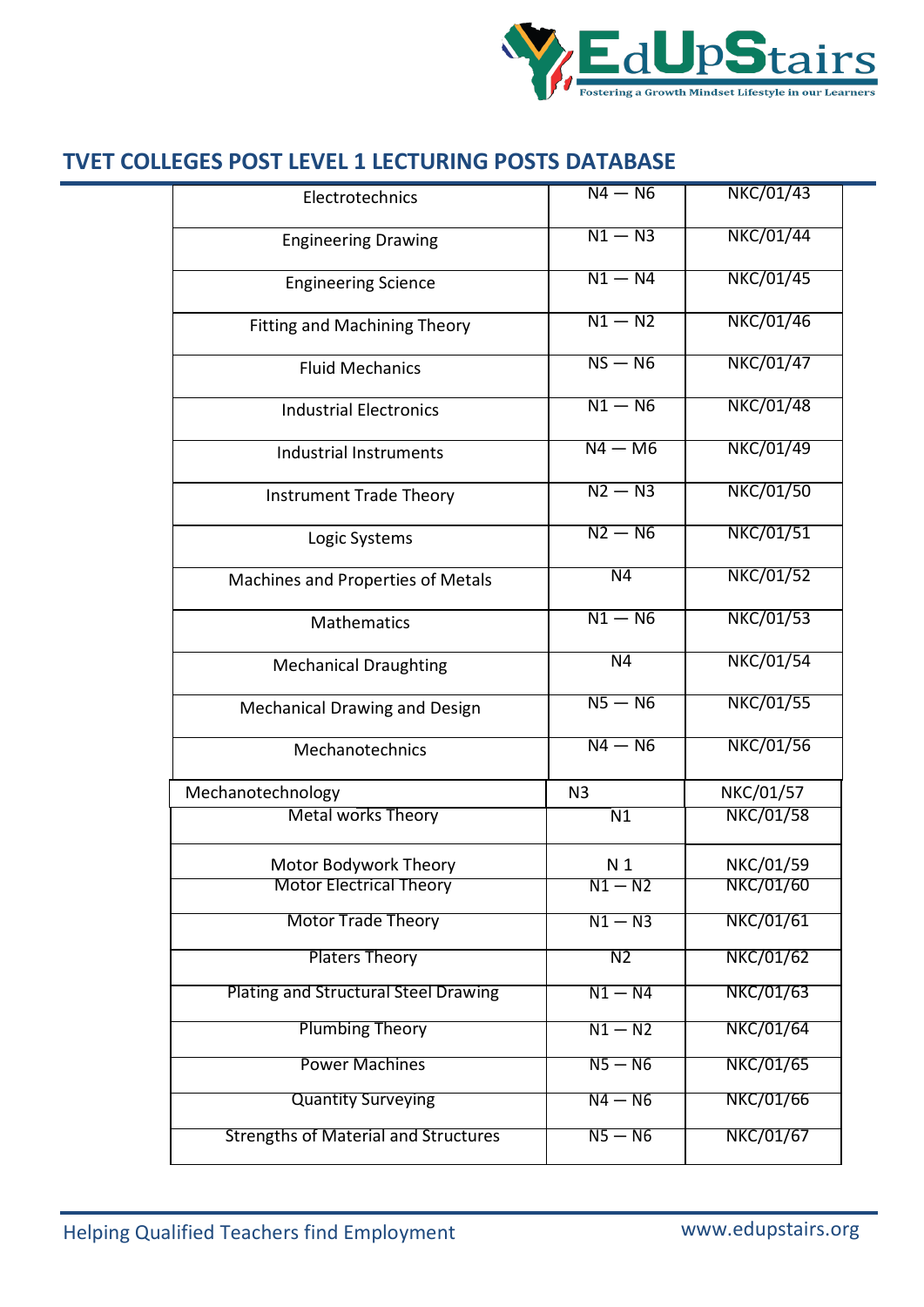

| NKC/01/69 |
|-----------|
| NKC/01/70 |
|           |

### **TO BE INCLUDED IN THE APPLICATION:**

Applications must be submitted on the **prescribed Z83 CLICK HERE TO DOWNLOAD THE EDITABLE FORM** which must be completed in full, originally signed and dated by the applicant, a comprehensive **Curriculum Vitae** and **Certified Copies of Qualifications, Identity Document, and Drivers License** (Where applicable), NB: All document certification dates must be within three months of the application date.

The specific reference number of the post applied for must be quoted. A separate application must be submitted for each post applying for. For foreign applicants, a certified copy of Work Permit and Passport must be included.

**Applicationsshould be**mailedto:Nkangala **TVET College,Human Resource** Department, Private Bag X7299, **Witbank, 1035, for attention:** Principal.

**Applications** may also be hand **delivered to** Corner Haig and Northey Street, **Central** Office **of Nkangala TVET College** 

**Or can be** emailed to mandisa@nkangalafet.edu.za **Submission of CVs is open until 31 December 2021.**

#### **Enquiries 013 658 4700** - Ms **ZN Sibiya**

*Nkangala TVET College is an equal opportunity employer. The College reserves the right not to make an appointment in these positions. Correspondence will be limited to short-listed candidates only. AII successful candidates will be subjected to qualifications verification before appointment. Applicants who have not contacted within Eight weeks of the closing date of advertisement should accept that their applications were unsuccessful.*

## **3. IKHALA TVET COLLEGE**

**QUALIFIED UNEMPLOYED PEOPLEARE INVITED TO SUBHIT THEIR APPLICATIONS ON COLLEGE DATABLE FOR FUTURE POSSIBLE FIXED TERM CONTRACTS APPOINTEES AS LECTURERS.**

**POST: LECTURER**

**DURATION: 3 TO 8 MONTHS CONTRACT**

**SALARY: PL1 SALARY NOTCH PLUS 37% IN LIEU OF BENEFITS**

**CENTRE: QUEENSTOWN CAMPUS**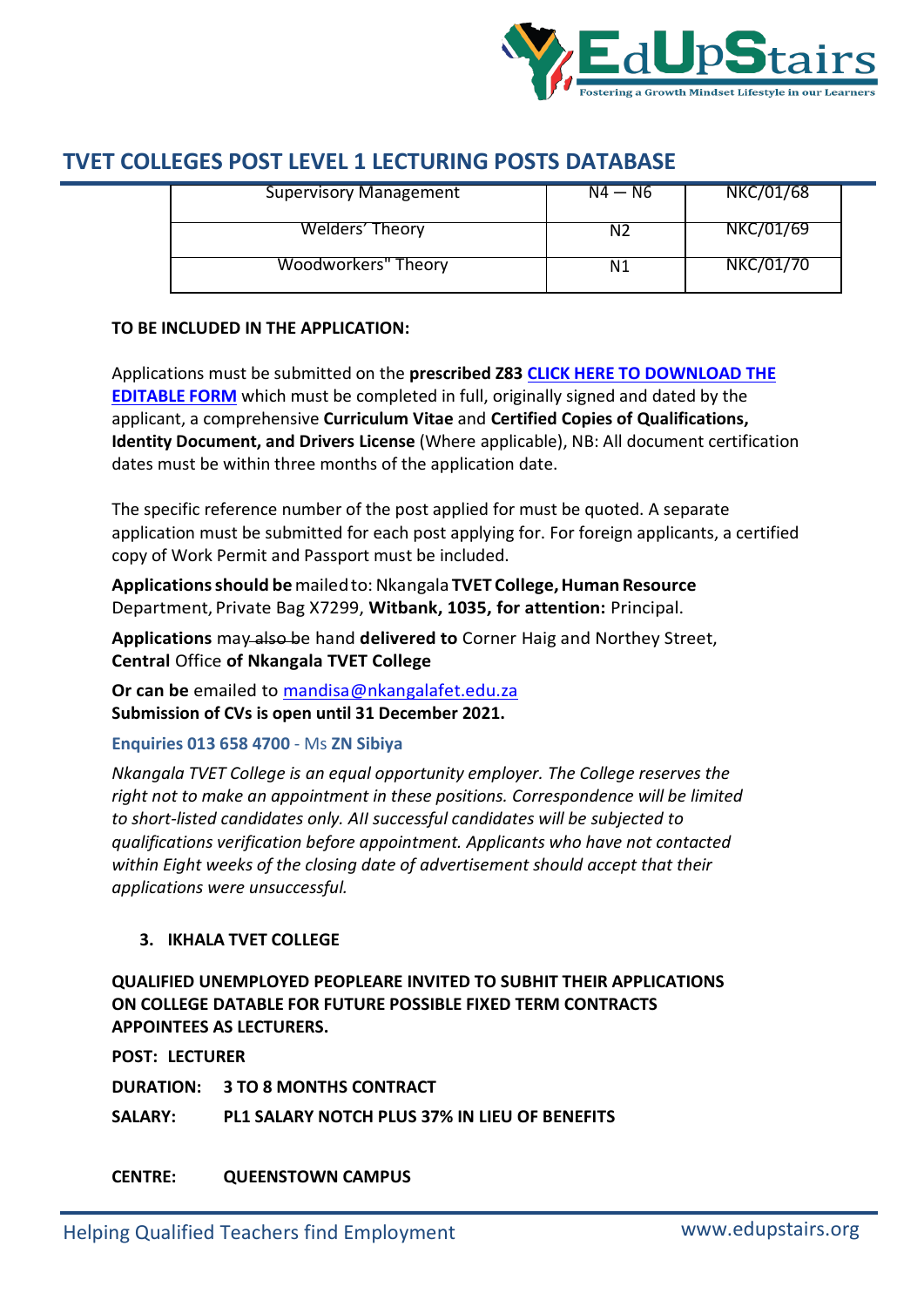

#### **PROGRAMMES**

- REPORT 191 Human Resources Management (Ref No: QT01/1/20)
- REPORT 191— Public Management (Ref No: QT02/1/20)
- REPORT 191— Business Management (Ref No: QT03/1/20)
- REPORT 191— Management Assistant (Ref No: QT04/1/20)
- NC(V) Finance Economics 4 Accounting (Ref No: QT05/1/20)
- NC(V) General Management (Ref No: QT06/1/20)
- NC(V) Office Administration (Ref No: QT07/1/20)
- NC(V) Information Technology (Ref No: QT08/1/20**)**

## **CENTRE: STERKSPRUIT CAMPUS**

### **PROGRAMMES**

REPORT 191— Public Management (Ref No: SS09/1/20)

REPORT 191 - Management Assistant (Ref No: SS10/1/20)

- NC(V) Office Administration (Ref No: SS11/1/20)
- NC(V) Civil Engineering (Ref No: SS12/1/20)

## **CENTRE: ALIWAL NORTH CAMPUS**

#### **PROGRAMMES**

REPORT 191 - Human Resources Management (Ref No: AN13/1/20) REPORT 191 - Public Management (Ref No: AN14/1/20) REPORT 191— Business Management (Ref No: AN15/1/20) REPORT 191 & NC(V) - Hospitality/Tourism (Ref No: AN16/1/20) NC(V) - Office Administration (Ref No: AN17/1/20)

## **CENTRE: QUEEN NONESI CAMPUS**

#### **PROGRAMMES**

REPORT 191— Tourism Management (Ref No: QN18/1/20) REPORT 191— Farm Management (Ref No: QN19/1/20)

NC(V) - Office Administration - (Ref No: QN2Q1/20)

## **CENTER: EZIBELENI ENGINEERING CAMPUS PROGRAMMES**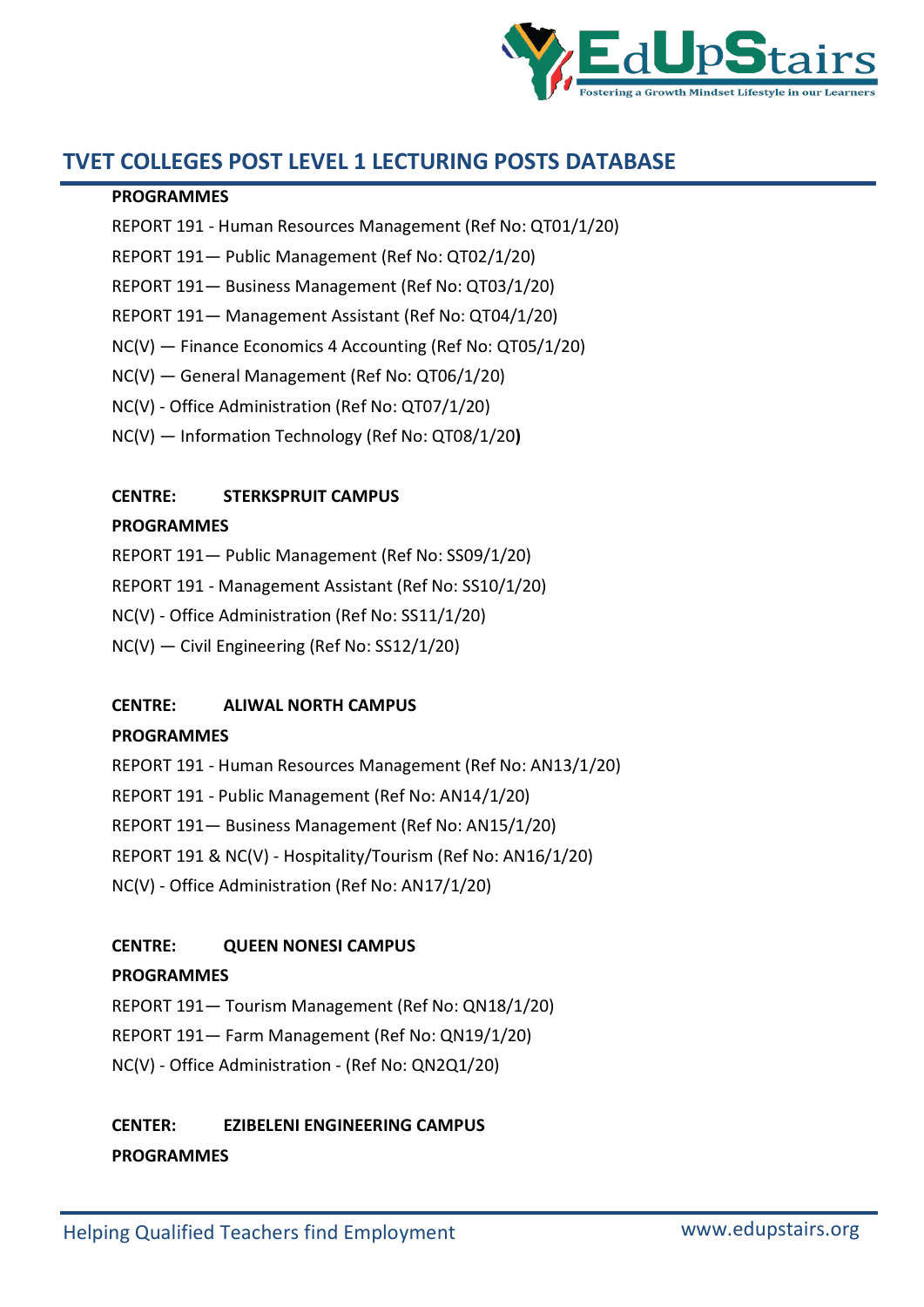

REPORT 191 & NC(V) — Civil Engineering (Ref No: EE21/1/20) REPORT 191 & NC(V) — Electrical Engineering (Ref No: EE22/1/20) REPORT 191 & NC(V) - Mechanical Engineering (Ref No: EE23/1/20) REPORT 191 & NC{V) - Water Waste and Treatment (Ref No: EE24/1/20)

#### **MINIMUM REQUIREMENTS FOR BUSINESS RELATED STUDIES:**

- Grade 12/ NC(V) Level 4 or equivalent;
- An appropriate relevant Diploma/Degree qualification with relevant modules/subjects.
- A professional qualification in Education;
- Proof of SACE registration;
- Proof of Computer Literacy.
- Teaching experience in the TVET College sector will be an added advantage.
- Driver's license.

#### **MINIMUM REQUIREMENTS FOR ENGINEERING STUDIES:**

- Grade 12/ NC(V) Level 4 or equivalent;
- An appropriate relevant Diploma/Degree qualification in Engineering Studies (REQV 13).
- Proof of SACE registration:
- Proof of Computer Literacy.
- Teaching experience in the TVET College sector will be an added advantage.
- Driver's License.

**TO APPLY**: Applications must be **submitted on a completed and signed Z83 form CLICK HERE TO DOWNLOAD THE EDITABLE FORM**, **detailed CV, certified copy of South African Identity Document and certified copies of all academic qualifications and academic records.** Persons in possession of foreign qualifications MUST submit an evaluation certificate from the South African Qualification Authority (SAQA).

Failure to submit the requested documents will result in the application not being considered. Faxed and emailed applications will not be accepted

#### **Applications must be sent to the following address:**

#### **POST:**

IKHALA TVET COLLEGE; Human Resources Section: Private Bag X 7110; QUEENSTOWN; 5320 **HAND DELIVERY:**